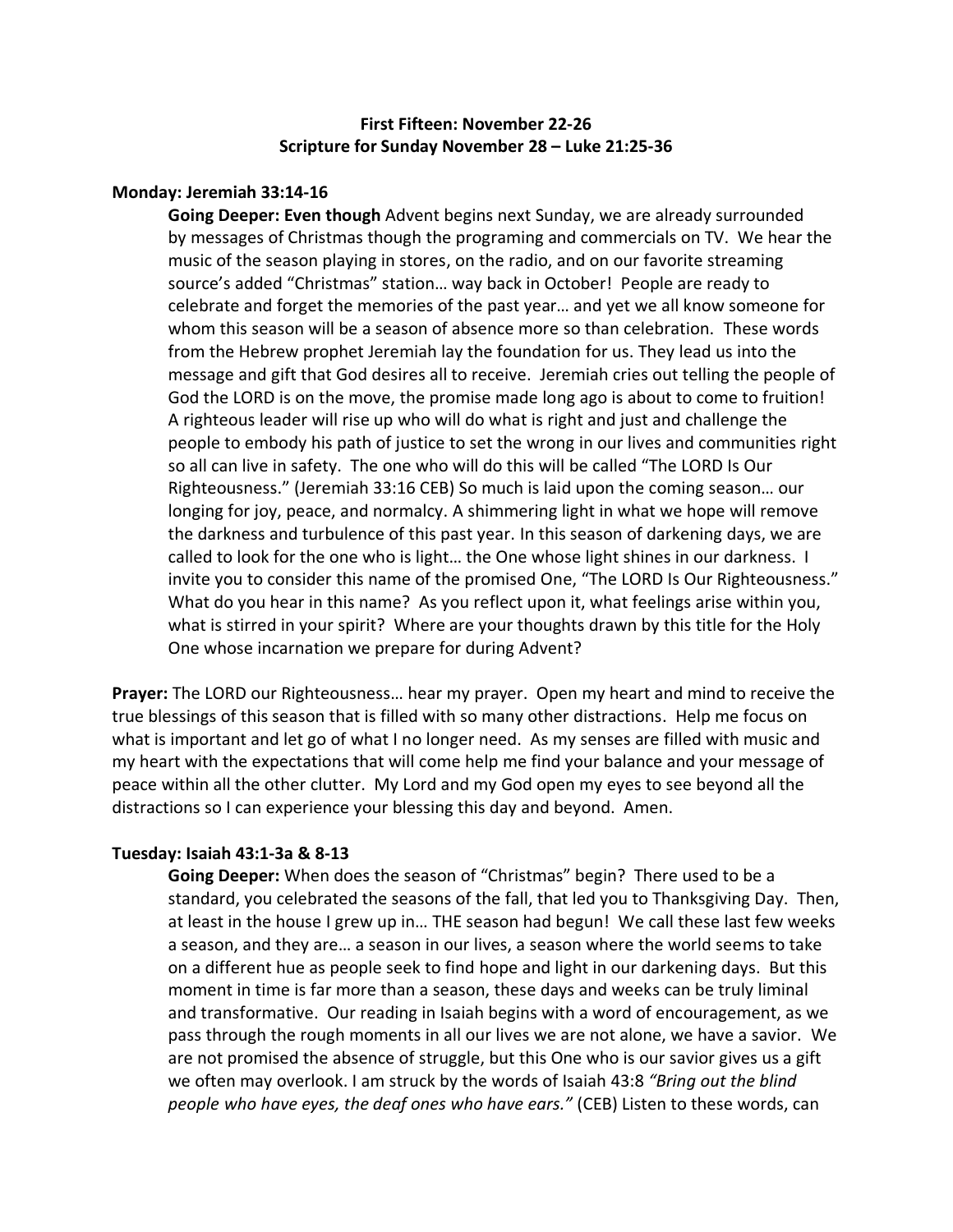you hear the echo of another who called out to those with ears to hear and eyes to see? The gift of these moments, these weeks that we are entering is not that our struggles are removed, or even lifted for a while. Instead, the gift they bring is a new way seeing, and hearing leading us into a new way of living amid the darkness of the seasons of our lives.

Prayer: Give me eyes that see and ears that hear. I don't think of myself as blind or deaf, and yet I must acknowledge there have been times when I was blind and unable to hear what was needed to learn from the circumstances and people who I saw as a hardship or a problem. Lord during this season, these times of preparation and transformation help me see what you have given me, and help me hear the guidance you offer. Give me eyes that see and ears that hear. Amen.

### **Wednesday: Romans 13:8-14**

**Going Deeper:** I am one of those early shoppers. I like to acquire the gifts I want give to my loved ones early so I will be free of stress and worry and can focus on what really matters. I took the advice of someone once, who waited until the last day to get all the gifts he needed, saying it was such a wonderful adventure! As I said I tried this once and only once! In these verses from Romans 13, Paul tells us to pay attention, to wake up from our slumbering way of moving through our life. He asks us… "Do you know what time it is?" Time is our most valuable commodity, and the one thing once it is gone, we can never get back. How we conduct ourselves and embrace the challenges and opportunities of each new day are not to be taken for granted. Paul challenges us to use these moments to live fully and faithfully… by being guided by the most powerful commodity in our lives… love. To live a life guided by love is also not something we can put off. Not merely for the sake of others for whom we desire to share it, but for ourselves, as we allow the embrace of love and its gift of acceptance to transform us. Afterall, we can only share that which we ourselves have taken the time to acquire, understand, and receive.

**Prayer:** It is hard to accept the limits of our lives. As I consider you, my God for whom time is limitless, help me embrace your call to use my time guided by love… not just any love, but your love for me. Lord of Love I ask for your Spirit to work within me. I do not want to sleepwalk through this season. I hear your call to live more fully alive as I embrace my faith more deeply allowing your love to guide me through the challenges and opportunities I will face. Help me to see these as gifts allowing each of them create a deeper awareness of what must be shared and how best to do it. Amen.

## **Thursday: Zephaniah 3:14-20**

**Going Deeper:** Coming home during the holidays is a powerful theme. Its message resonates in the music we hear, and in one of the most memorable commercials of all time, the Folger's "Peter Comes Home" Commercial from 1985. These words from the Hebrew Prophet Zephaniah embody our human desire and longing to come home, and yet we know coming home for the holidays can be filled with mixed emotions where old